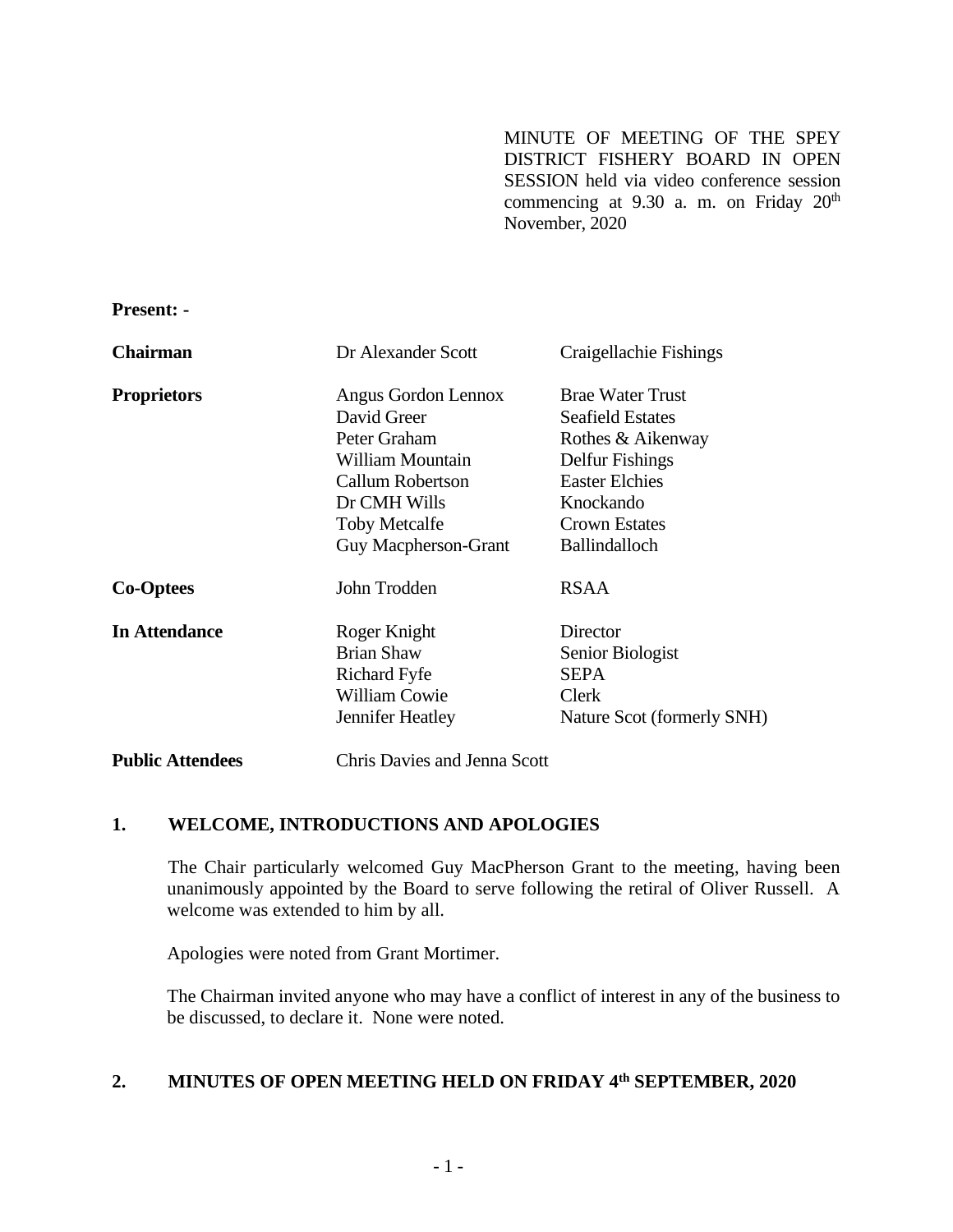There were no other comments as to accuracy but it was noted that the February to June catch figures reported had increased slightly due to some subsequent catch returns. The Minute was proposed for signature by William Mountain and seconded by Angus Gordon Lennox.

# **3. ACTIONS POINTS AND MATTERS ARISING**

## **3.1 Action Points**

Angus Gordon Lennox enquired as to progress on the Scientific Strategic Review and the Director responded that the meeting had taken place on the Monday afternoon prior to the meeting.

## **3.2 Invertebrate Study**

The Chairman reported that he had invited Ian Gordon to sit with him to review the invertebrate study, but he had called-off.

## **3.3 Removal of Protected Status for Birds**

It was noted that the Director had yet to follow this up with NatureScot.

## **4. DIRECTOR'S REPORT**

#### **4.1**

The Director presented a slide show and short film and the report appended to the Minute was noted subject to the additional points.

Using numbering in Director's Report: -

- 1.1 Season Catch Statistics
	- 1.1.1 Salmon and Grilse

The Director commented that the catch figures appeared to be remarkably good given lower effort during the year. With salmon and grilse there had been a 98% release rate.

### 1.1.2 Sea trout

The sea trout catch was about half what had been expected but again, this was against the background that between June and July, which was the most prolific period for sea trout catches, and with lockdown restrictions in place, including closed hospitality, this was likely to have had an effect. Overall the release rate was 91%.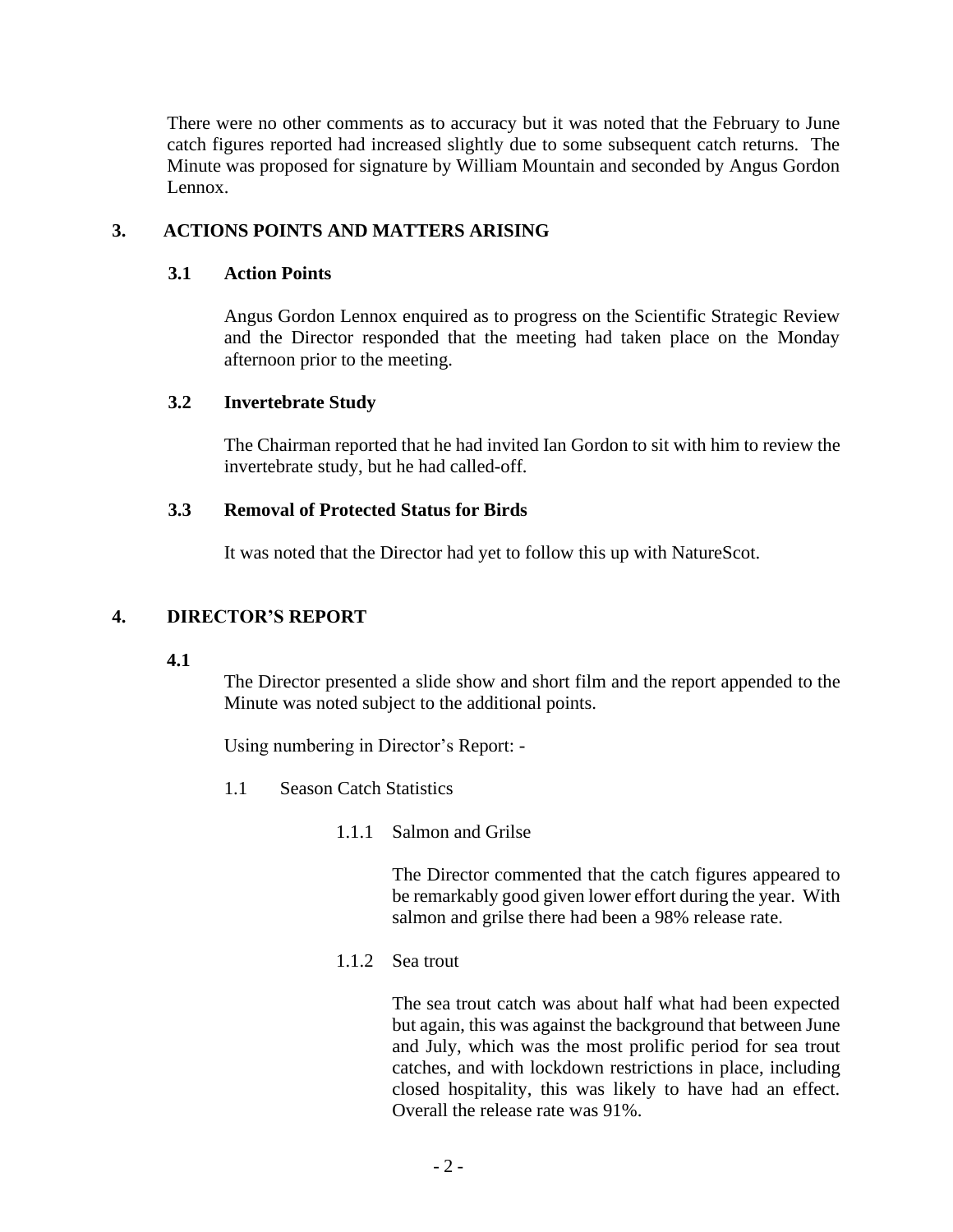#### 1.2 Conservation

The Director recommended that the Conservation Policy remain unchanged for the 2021 Season and this was approved unanimously.

### 2.2 Water Abstraction: Spey Dam

The results of the lighting review in the fish pass showed that in the middle sections, there were areas of total darkness and some lighting would require to be introduced. There would also be a review of some of the concrete notches and this was further reported in the Director's Report. The Director also advised that the snorkelling which took place, and as reported, showed no fish, although there was very poor visibility within the water.

Brian Shaw then commented on the trapping and tagging proposal and advised that this proposed a short-term installation of a Rotary Screw Trap and would likely involve PIT-tagging. In his view, this was straightforward and the least invasive process and it was important to best look after the small numbers present.

The Chairman also reported to Board Members on the forthcoming meeting with GFG's Land Agents, at which he would stress the need for implementation at pace for all work. He added that he was personally very keen to see all of the issues around Spey Dam resolved as soon as possible.

Questions were then invited.

Peter Graham was concerned with the ability of GFG to see through the issues. He had heard anecdotally that GFG were pursuing different uses for the Estate and electricity production for outside interests. In his view, it was unlikely that GFG would be around for a long period of time, or would remain in control of the dam and this meant that the Board should apply as much pressure as possible to force the work to take place with the support of regulatory authorities. This was agreed by Board Members.

#### 3.2 Enforcement – Patrol Boat

It was noted that there were now a couple of faults which had developed in the patrol boat which could conceivably be expensive to repair and it was recommended that a more recent model be sought.

#### 4 Habitat Restoration

It was reported that Penny Lawson had secured further funding from the Cairngorms National Park which would allow an extension of the project around Crubenmore. In addition, there was an aspiration to restore flows in the Cuaich and the Allt Bhran, which would amount to significant river restoration successes.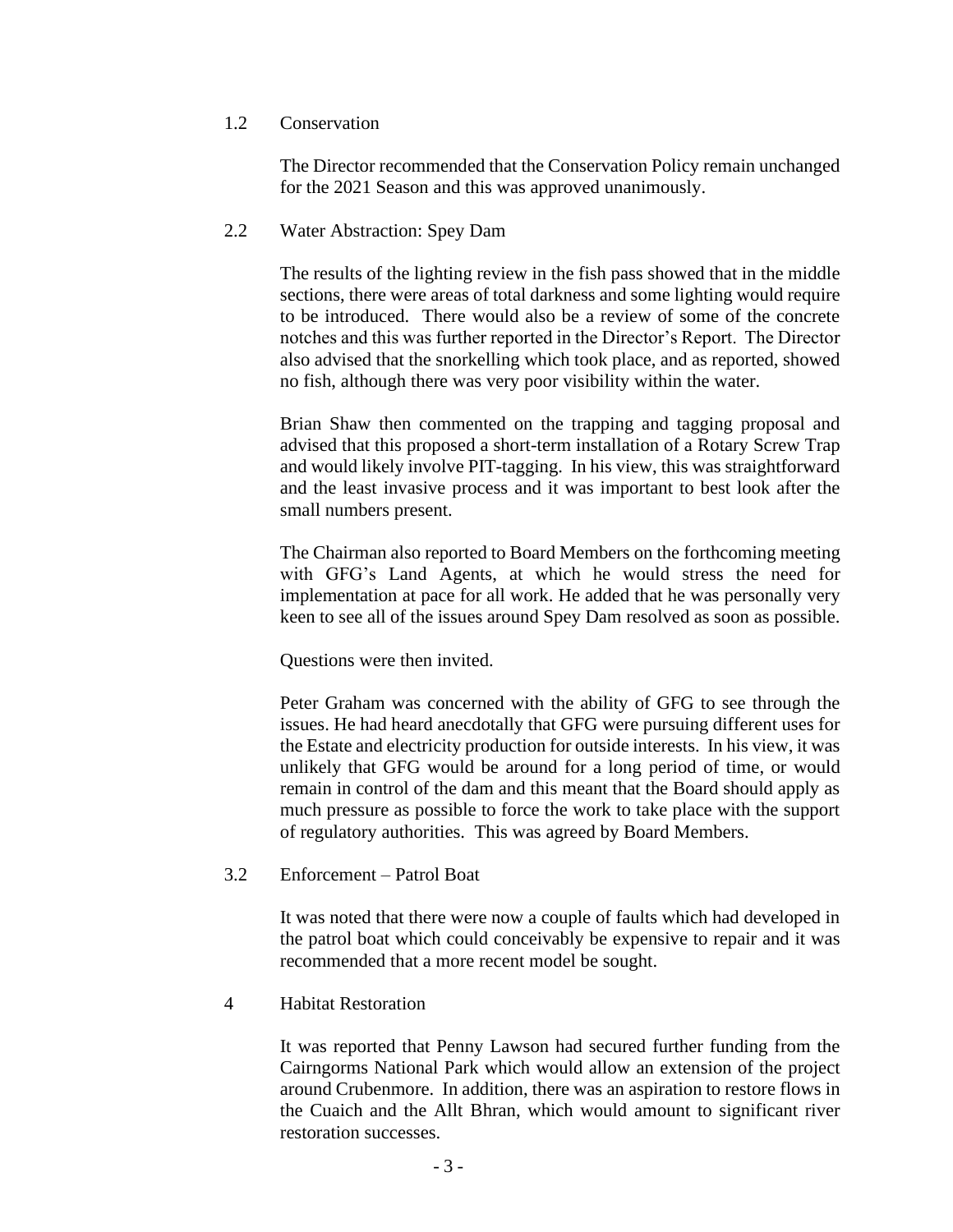The Director then presented a short film on the work carried out on the River Calder.

He then invited questions:

1. William Mountain requested that the Board be given feedback following the GFG meeting before the next Board Meeting. The Chairman and Director agreed to do so.

## **ACTION: Chairman and Director to report on meeting with GFG's land agents.**

- 2. Angus Gordon Lennox cautioned against too close a relationship with GFG in case this would prevent the Board holding them to account.
- 3. John Trodden noted that GFG had been talking about expansion of work with a French subsidiary of GFG in the establishment of a recycling centre and he wondered whether this may pose a risk for further abstraction.

The Director advised that abstraction agreements were fixed and were in place, together with compensation arrangements. They were currently taking as much as they could and there was unlikely to be any scope for increase.

Richard Fyfe also confirmed that there had been no approach to SEPA from the French recycling company and it was generally understood that this connection had arisen as GFG had purchased an aluminium smelter in Dunkirk. Richard Fyfe felt that the important point was that the relationship on the ground with the people they dealt with was good, and there was no reason to believe they would not deliver. He felt it was working on a collaborative basis, but SEPA would continue to press for monitoring and improvements.

4. Peter Graham asked Richard Fyfe whether he was aware that GFG were looking to increase the productivity of the water they do take? Richard Fyfe confirmed he was aware that they were looking to maximise productivity and had engaged Consultants to assist.

#### 4.2 SUMMARY

In summary, the Chairman felt that it was astonishing what the Spey Board had achieved at the top of the Spey and were achieving big successes with the Spey Catchment Initiative and restoration. He expressed a vote of thanks to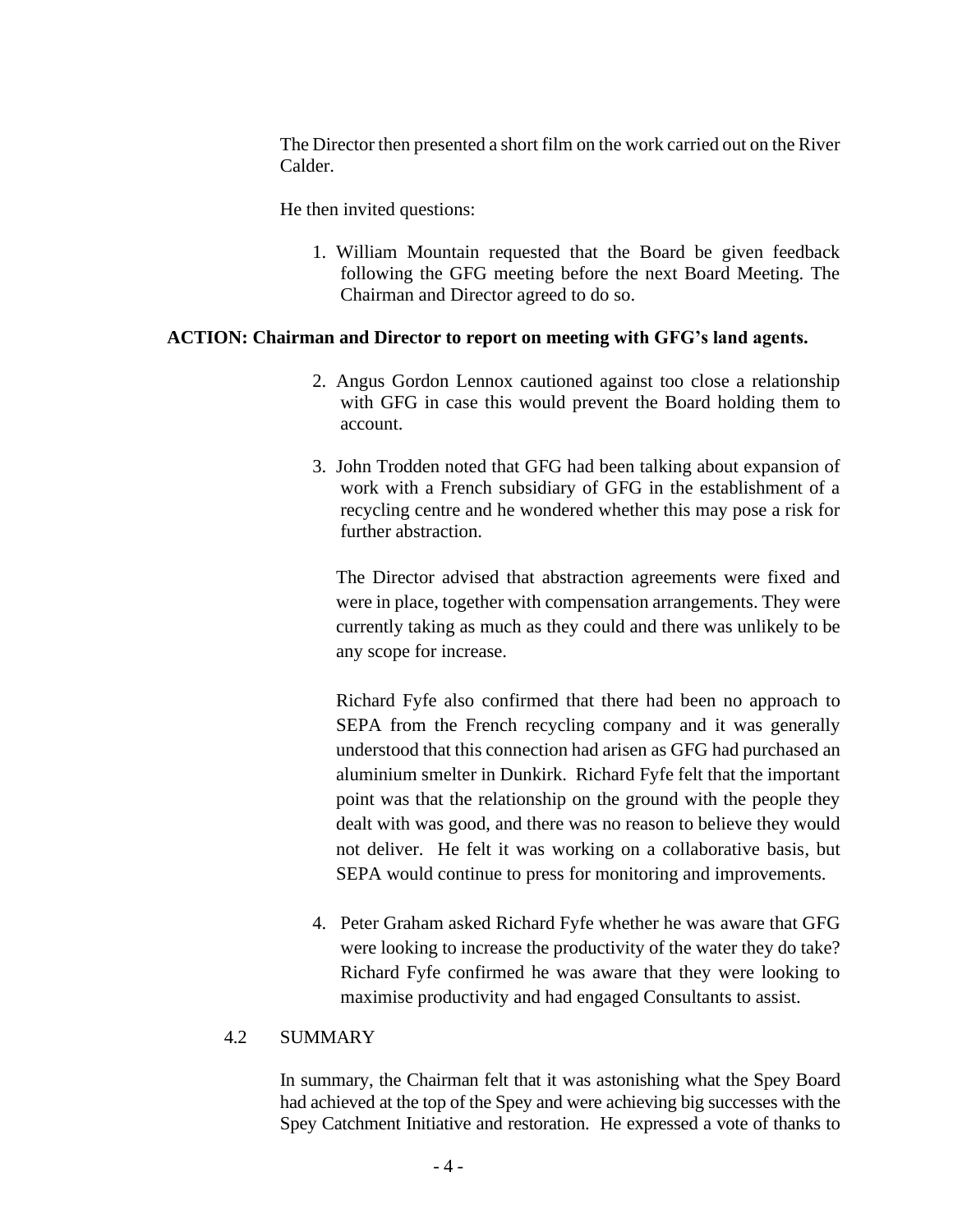all of the team and particularly to Roger and Brian. Peter Graham also expressed his thanks on behalf of the Board to the Riparian Land Owners who had allowed access to the restoration areas. The Chairman concurred that this should be part of a positive media briefing and said that further discussion of the method of approaching the media would take place in the Closed Meeting.

#### 5. **SCIENTIFIC REPORT**

Brian Shaw had circulated the Biologist's Report prior to the meeting but made the following comments: -

- 5.1 There was a need to look at resources for the smolt tracking programme which would be an issue for the following year.
- 5.2 Brian Shaw repeated a request to SEPA on water quality data which had been previously requested.

In response, Richard Fyfe advised that monitoring used to be his job and there was a large body of information, but he felt the Board needed to ask itself what questions they were looking to answer.

In general, they had found that the quality was very good and there were no particular issues. He advised that the programme had been scaled back in recent years because of this and had concentrated on poorer areas.

In response to the request for data, he had spoken to Alistair Duguid who now controlled the programme and, rather than going through a middle man, he suggested that an approach directly to Alistair Duguid should be made. But he again cautioned the Board would need to be specific about the information that the Board actually wanted and consider carefully what the Board actually wished to do with it. He mentioned the same was true of the invertebrate monitoring.

Peter Graham had heard anecdotally that the quality of water had declined since the heyday and would be very appreciative of the data to answer this issue. He felt that there was some evidence there was a lesser quality of water now. In response, Richard Fyfe again stressed that the Board would need to be clear on what they regarded as "water quality" as there was not one particular answer as to what represented "good quality water" as opposed to "poor quality". Some chemical substances would not have been recovered or recorded in any event.

Brain Shaw commented that there had been some issues in England about tick treatments and emerging threats and enquired whether Richard Fyfe was aware of this.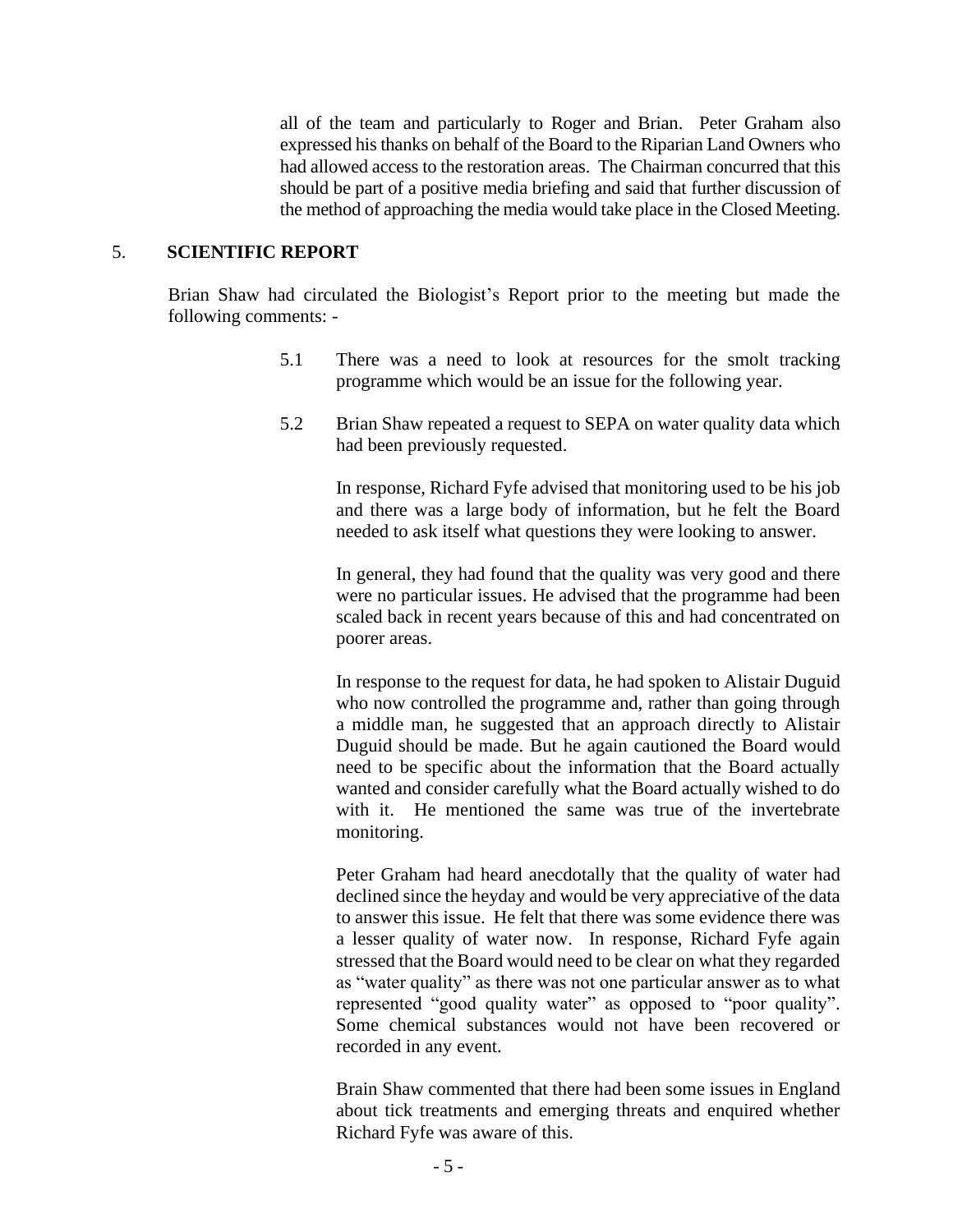In response, Richard confirmed he had no knowledge, but would pass on the comments.

Callum Robertson felt that it was important to concentrate on the increase of pesticides and chemicals in the river, although it was recognised it would be difficult to identify, because of the long list of particular types.

5.3 Angus Gordon Lennox directed a question to Brain Shaw about underwater filming. He had seen that the Ness seemed to be doing this successfully and he enquired with Brian whether we could adopt something similar.

> In response, Brian Shaw advised that in fact it had been the Spey who had suggested this to the Ness, but it was recognised that it was a very time-consuming occupation and the water was much clearer on the Ness. Given the time-consuming nature, it would be a resource issue.

> The Chairman mentioned that Callum Robertson had generously paid for diving equipment. Some of the Ghillies were keen divers and would be able to undertake underwater filming, so he hoped that there would be more pictures available soon.

> The Director noted that he had built into the budget some diving training for Richard Whyte.

5.4 The Chairman also noted that there was a review of the draft scientific strategy, which would be broadly aligned with the Board strategy and enhanced by highlighting the resources required. This would be revised and approved and circulated in due course.

#### **6. SALMON IN THE CLASSROOM**

John Trodden presented a slide show about Salmon in the Classroom, which involved the Biologist, himself and Steve Burns from the Board. The project was now very well established in Scotland and involved 3 schools in rotation within the catchment. The aim was to give children an opportunity to learn across the curriculum and whilst the programme worked very well, he felt it could be enhanced with perhaps visits to the Sandbank Hatchery, or with more details about the jobs people do and what they were involved with, and to introduce the children to angling.

The Chairman expressed a particular thanks to John Trodden and felt that this was a very important area for the Board to be involved in to demonstrate it was "fit for purpose". He agreed that the Board would look at resourcing the programme.

Questions were then invited: -